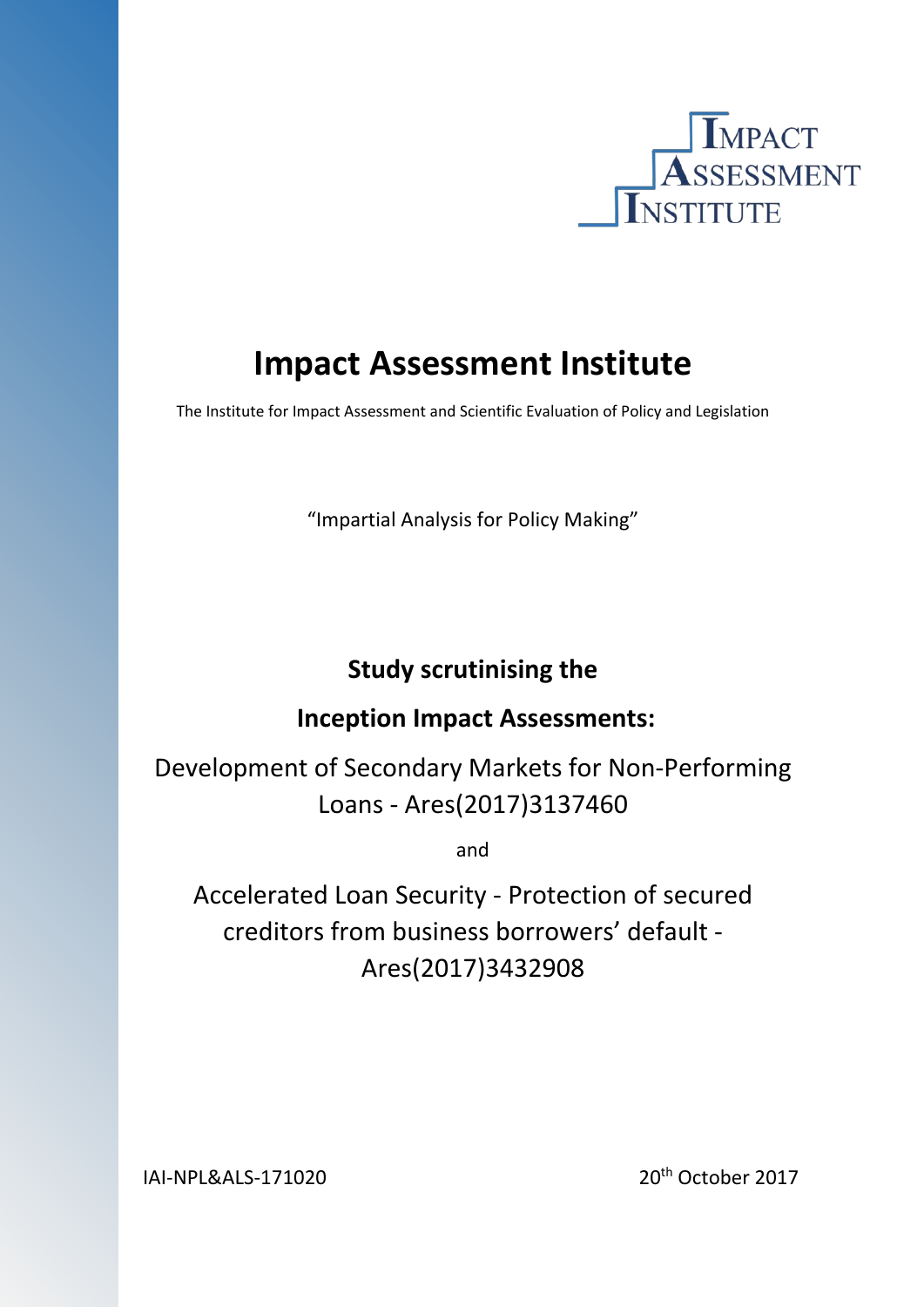Study on Inception Impact Assessments on Secondary Markets and Accelerated Loan Security

## Main Findings

The Impact Assessment Institute has scrutinised the Inception Impact Assessments on Development of Secondary Markets for Non-Performing Loans and on Accelerated Loan Security. Whilst both Inception IAs provide a generally solid basis for further policy making, several issues of substantial concern should be taken into account as legislation is being drafted.

#### Development of Secondary Markets for Non-Performing Loans (NPLs)

- In the subsidiarity check, the need for action at EU level is justified ex-ante by the expected spill-over effects of non-performing loans. However, the evidence to determine the extent of the spill-over effect and thereby the need for EU action is absent, and should be presented in the full IA to inform the decision to legislate.
- The proposed policy options focus exclusively on EU harmonisation. Additional policy options should be considered that represent the full breadth of policy capabilities.
- A preliminary assessment of economic outcomes is provided, but no explicit evidence was presented to substantiate the expected effects, including as above spill-over effects. The possibility of confounding outcomes, such as a liquid market not arising, should also be factored into the analysis.
- Further assessment is required of the potential social consequences for debtors from a change in ownership of the debt.

#### Accelerated Loan Security

- No evidence, either quantitative or at least anecdotal, to substantiate the expected benefits and compliance with the subsidiarity principle, was provided.
- The policy options are consistent and have been signalled in previous European Commission communications.
- The analysis does not address the possibility that more widespread use of collateral could enable higher risk loans to be secured, thereby increasing the overall probability of default.

In both Inception IAs, additional information is required on the composition of the interservice steering group to provide stakeholders with a full picture of the contributors. The format of the consultation (on NPLs) is welcome, as it enables stakeholders to provide written input.

The shortcomings identified above should be fully reviewed in the Impact Assessments that are under development, in order to ensure a solid evidence base for proceeding with legislation and for the policy provisions to be introduced.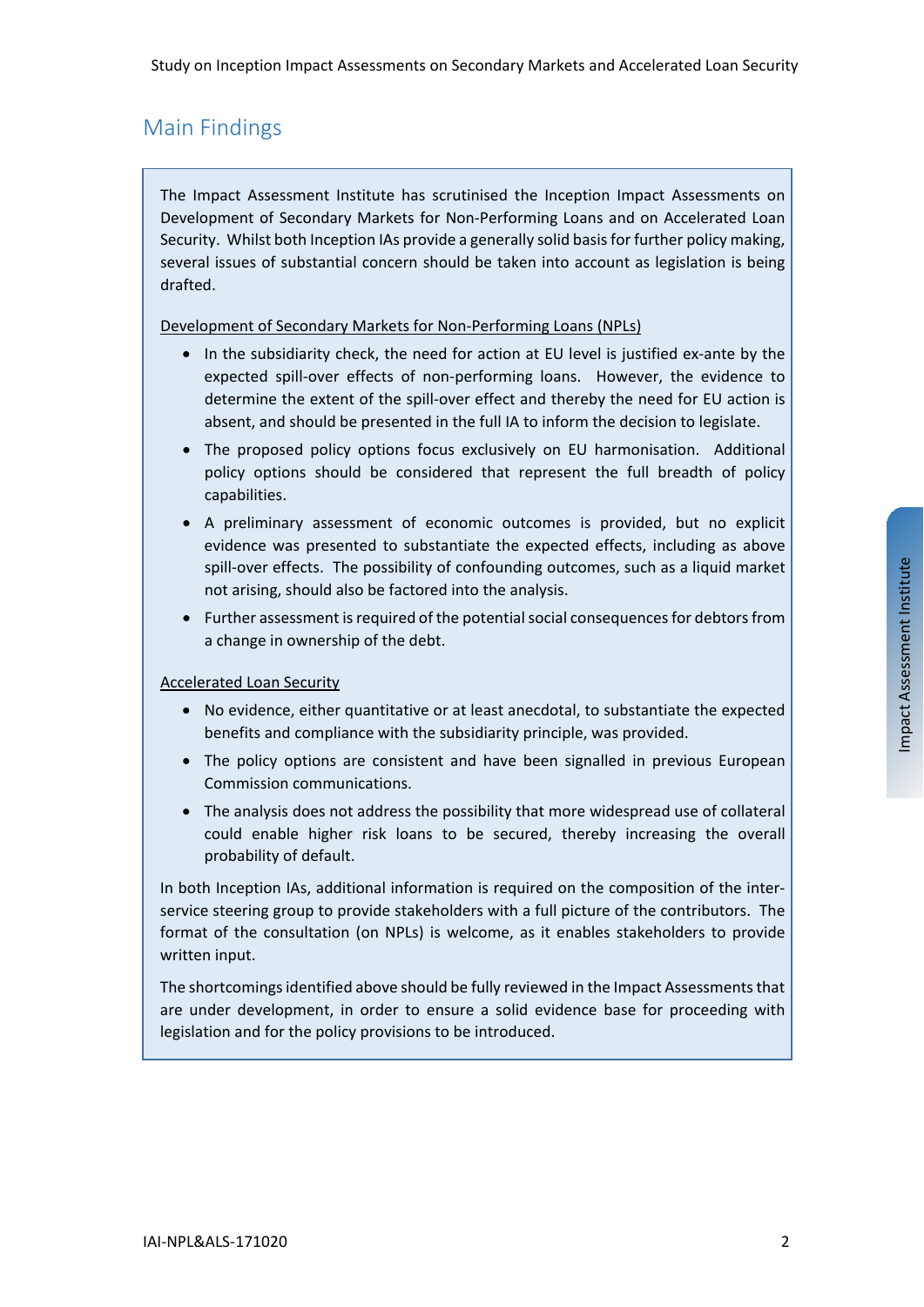#### Visualisation

The following table provides a visual overview of the results of this report for each element of the evidence presented in the Impact Assessment, using an assessment from 1 to 7 to indicate the level of confidence  $(1 =$  highest,  $7 =$  lowest confidence level).

| Element                    | (17)                                                                     | Assessment level & description                                      | <b>Notes</b>                                                                                                                                                        |  |  |
|----------------------------|--------------------------------------------------------------------------|---------------------------------------------------------------------|---------------------------------------------------------------------------------------------------------------------------------------------------------------------|--|--|
| Rhetoric<br>$\overline{2}$ |                                                                          | Minor questions<br>identified on analysis<br>and/or evidence        | The language used is generally<br>balanced and neutral.                                                                                                             |  |  |
| Assumptions                | $\overline{4}$                                                           | Concerns identified with<br>analysis and/or evidence                | Little evidence is presented to support<br>the assumptions quoted.                                                                                                  |  |  |
| Background data            | $\overline{4}$                                                           | Concerns identified with<br>analysis and/or evidence                | Little information is presented about<br>the role of regulation on the current<br>market.                                                                           |  |  |
| Analysis                   | 5                                                                        | Substantial concerns<br>identified with analysis<br>and/or evidence | Insufficient evidence was presented to<br>support the preliminary assessments of<br>impacts.                                                                        |  |  |
| Results                    | 5                                                                        | Substantial concerns<br>identified with analysis<br>and/or evidence | Due to the concerns with the<br>assumptions and analysis, the results of<br>the preliminary assessment lack the<br>necessary robustness.                            |  |  |
| Conclusions                | Substantial concerns<br>5<br>identified with analysis<br>and/or evidence |                                                                     | Only one policy direction is given in the<br>Inception IA on non-performing loans,<br>which requires a broader set of options<br>to enable robust further analysis. |  |  |

#### Key to assessment levels

|                                            |                                                                       | 3                                                                       |                                                                  | 5                                                                               | 6                                                                           |                                               |
|--------------------------------------------|-----------------------------------------------------------------------|-------------------------------------------------------------------------|------------------------------------------------------------------|---------------------------------------------------------------------------------|-----------------------------------------------------------------------------|-----------------------------------------------|
| Correct<br>analysis,<br>fully<br>evidenced | Minor<br>questions<br>identified<br>on analysis<br>and/or<br>evidence | Several<br>questions<br>identified<br>on analysis<br>and/or<br>evidence | Concerns<br>identified<br>with<br>analysis<br>and/or<br>evidence | Substantial<br>concerns<br>identified<br>with<br>analysis<br>and/or<br>evidence | Serious<br>concerns<br>identified<br>with<br>analysis<br>and/or<br>evidence | Incorrect<br>analysis /<br>evidence<br>absent |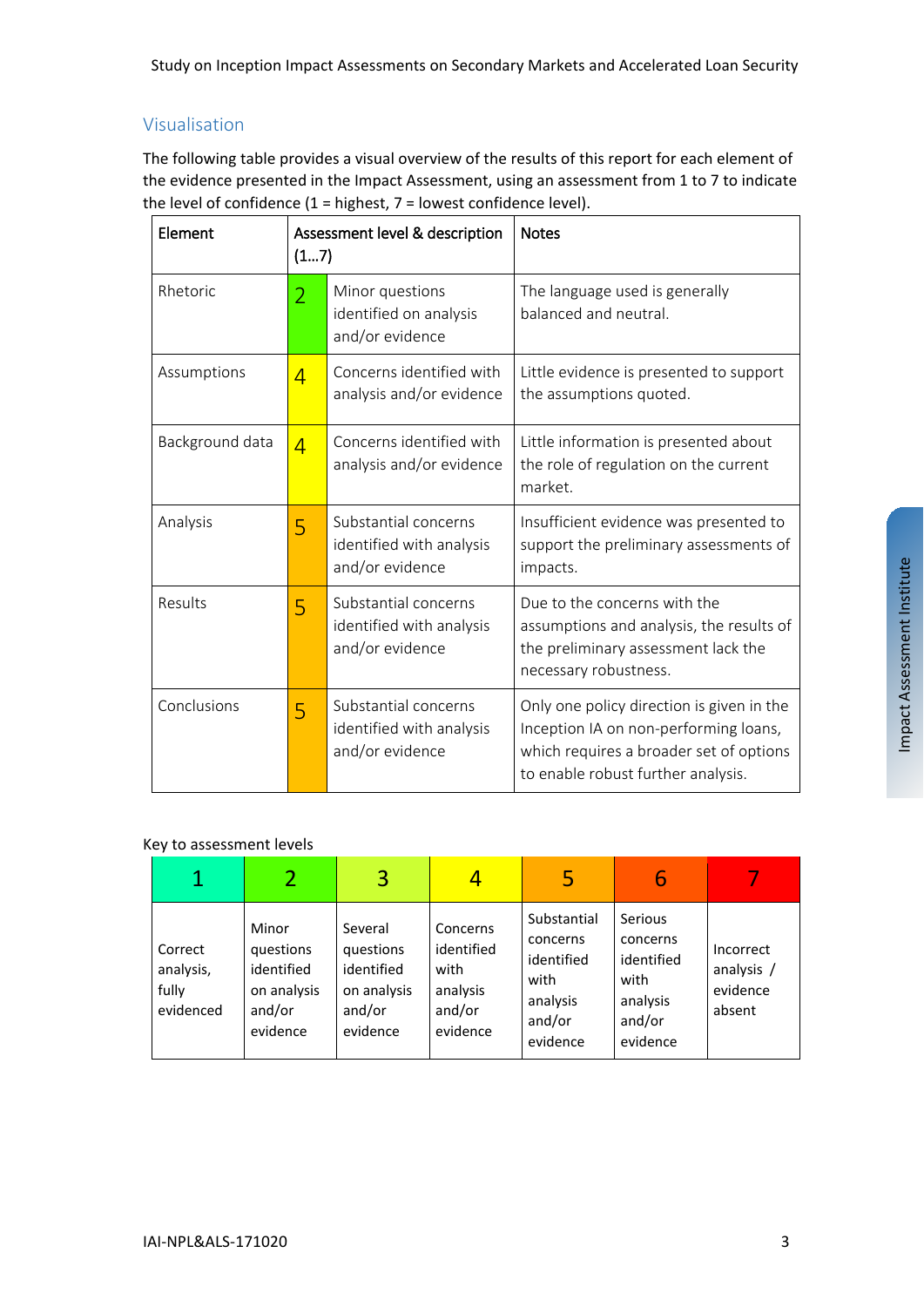## 1. Introduction and General Comments

This study scrutinises two Inception Impact Assessments (Inception IAs):

- "Development of Secondary Markets for Non-Performing Loans"
- "Accelerated Loan Security Protection of secured creditors from business borrowers' defaults"

## 1.1. Secondary Markets for Non-Performing Loans

This Inception IA covers the development of a secondary market for non-performing loans (NPLs). These loans are prevalent on the balance sheet of banks in certain Member States and occupy capital that could in theory otherwise be used for new loans or other financial products. The reasons quoted for an underdeveloped market for NPLs include the lack of a single market for NPLs, the lack of a common backstop, and numerous regulatory obstacles within each individual Member State and for cross-border transactions.

Within the Capital Markets Union (CMU), the intended legislation is meant to remove the obstacles identified.

## 1.2. Accelerated Loan Security

The financial crisis left many European banks with high levels of non-performing loans (NPLs) on their balance sheets. These loans decrease the profitability of the banks and thus decrease the amount of available capital for other financial endeavours, including lending to businesses.

To decrease the amount of NPLs on balance sheets the Commission has proposed a two-part policy. First, accelerated loan security would allow banks to have increased access to collateral from businesses which would give them greater ability to make loans. Secondly, an out-of-court mechanism would allow banks to reach extra-judicial claims on the collateral. This is intended to decrease the amount of time and money spent on reclaiming collateral from NPLs and clear them off the balance sheet and thus, thereby to free up capital for use for beneficial purposes.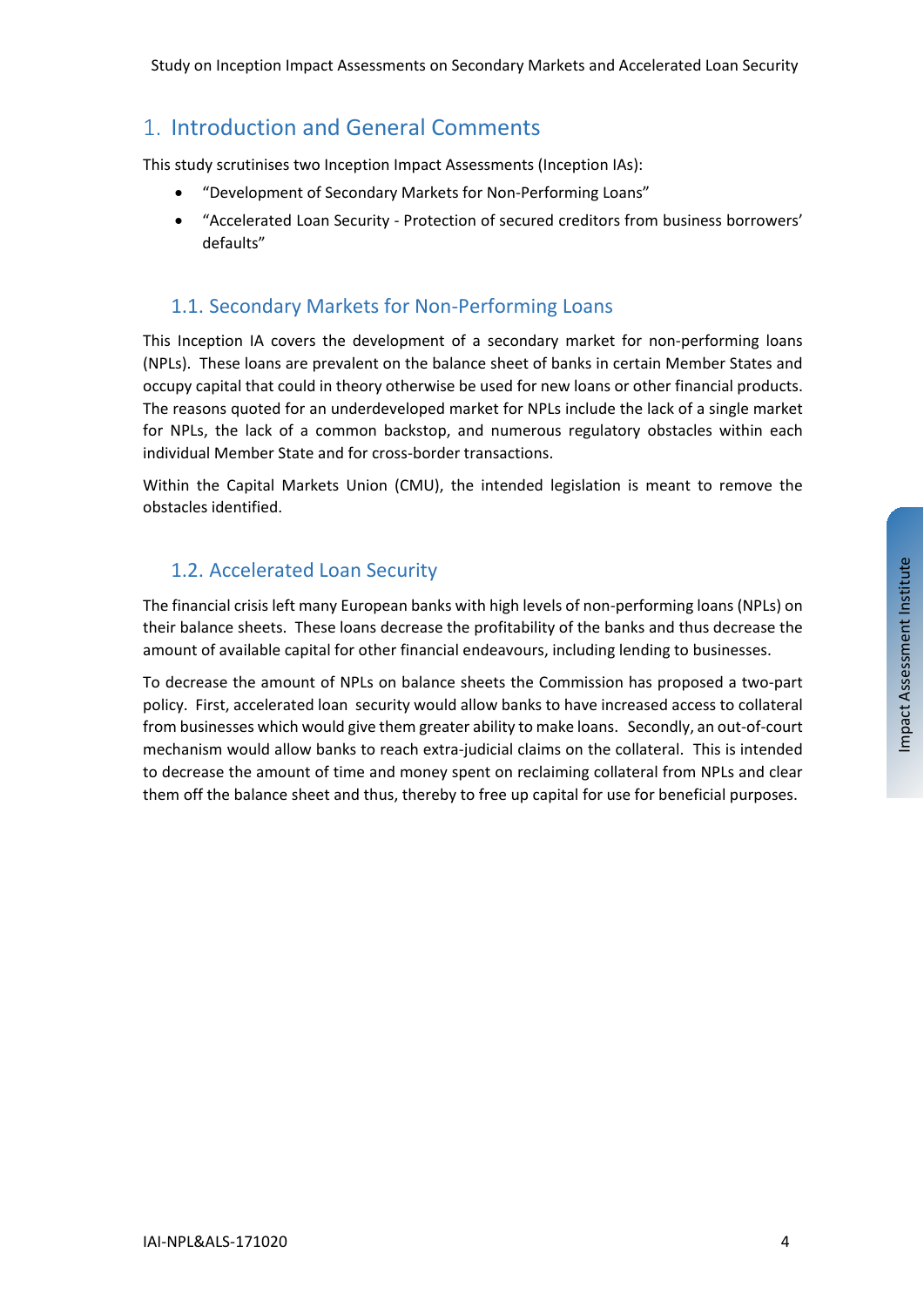## 2. Inception IA on Development of Secondary Markets for Non-Performing Loans

The four sections A, B, C, and D of the Inception IA are assessed qualitatively in terms of the appropriateness of the rhetoric, assumptions, data and analysis presented.

## 2.1. Section A: Context, Problem definition and Subsidiarity Check

#### 2.1.1. Context

This introductory part provides stakeholders with an overview of the legislative framework of this initiative, which is informative and presented clearly.

#### 2.1.2. Problem the initiative aims to tackle

Problems with the current securities regime are identified in this section. The problems are adequately described and nuanced. However, the text does not address the inhomogeneity of markets for debt and in particular distressed debt across different Member States. If there are historical and/or cultural aspects that would cause EU policies to have widely different effects in different Member States, this would be a material impact to be assessed. It would be important to determine whether such factors exist and address them in the further assessment.

#### 2.1.3. Subsidiarity check (and legal basis)

The Inception IA notes that the problem of NPLs is concentrated in certain Member States while stating that "spill-over effects" could hurt other Member States. This is the justification for a EU-wide policy. The text of this section only lists arguments that indicate why action would be needed at EU level. There is no mention of the possibility of alternative action being taken, which is of particular concern since no evidence of the spill-over effects has been provided (see also below). The full Impact Assessment should therefore carefully assess the cross-border impacts in order to inform a robust subsidiarity check.

#### <span id="page-4-0"></span>2.2.Section B: Objectives and policy options

This section does not make a clear presentation of the objectives and the policy options under consideration, only providing a discussion of the main issues. Whilst the content is relevant and informative, there is no clear picture of the intentions that drive the policy forward.

No explicit policy options are presented, only a number of ideas that focus exclusively on a common EU approach and a harmonised set of principles. The variance between Member States with different starting points should be fully assessed. Additional policy options should be considered that represent the full breadth of available options, including leaving the market as it currently stands and the possibility of targeted reform in certain Member States, as well as EU-wide harmonisation.

The final paragraph refers to the consultation and the use of its results to inform the development of policy. It is the correct approach to gather input and then determine policy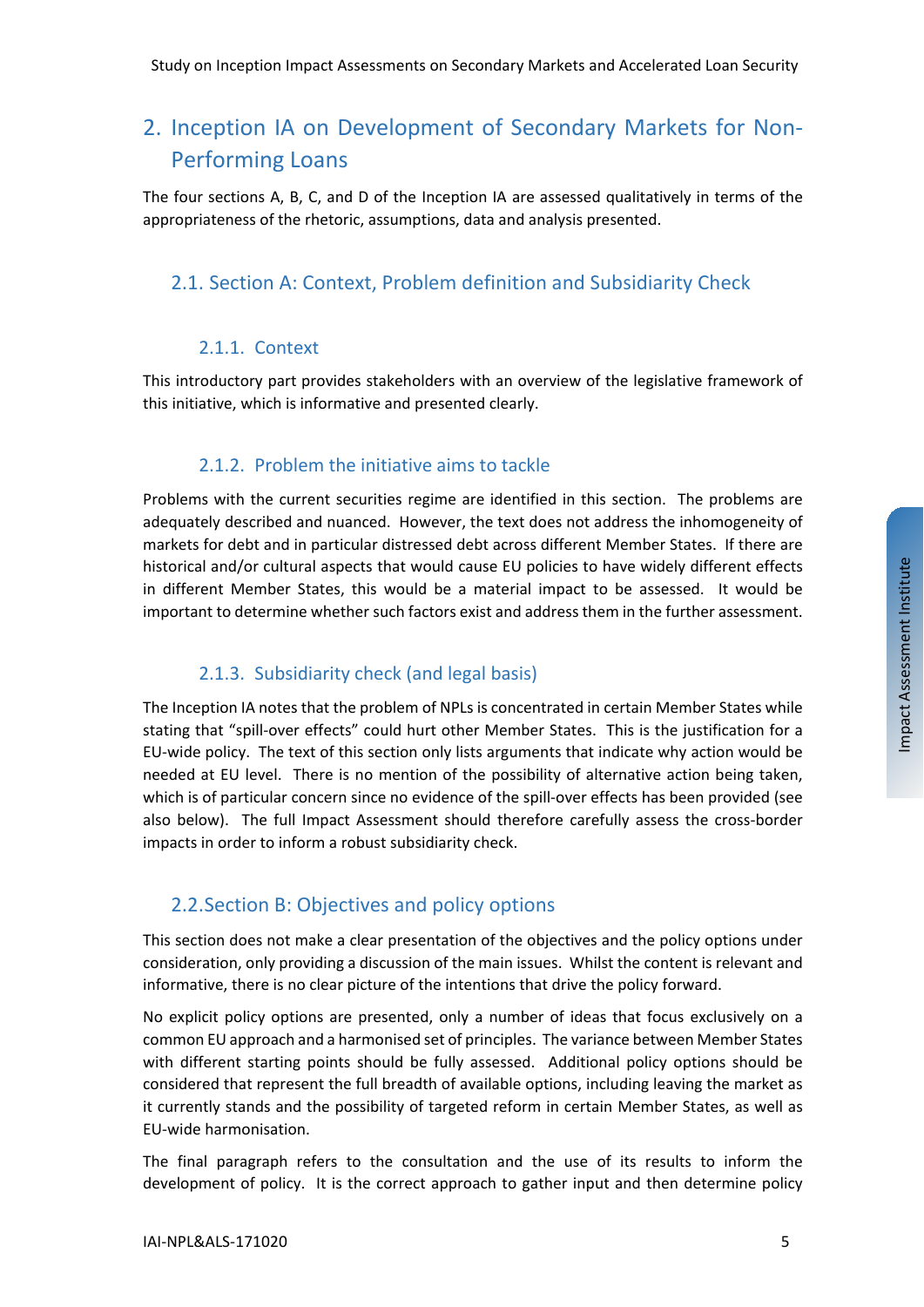provisions. The responses to the consultation should be reviewed with the objective of extracting the evidence provided and combining this with other data sources to ensure a fully fact based policy. In particular further work should assess the impacts of different levels of harmonisation.

It is the function of the Inception IA to propose a preliminary set of policy options for further analysis and refinement, and in this case it has failed to do so.

#### Section C: Preliminary Assessment of Expected Impacts

#### 2.2.1. Likely economic impacts

The Inception IA projects the economic impacts of a developed secondary market for NPLs as being positive for the banking sector. In particular it states that a successful market would allow banks to sell these NPLs to a larger number of non-banks, increasing liquidity and reducing volatility of the NPL market which would free up capital for other purposes.

Even though these outcomes are qualitatively rational, they are not accompanied with supporting evidence nor any acknowledgement of potential confounding factors. The potential case of a liquid market not arising should be factored into the assessment. Further, it is not given that the increase in capital will mean increase in loans to other sectors of the economy, as this depends on a number of other factors.

It is also unclear how the benefits will be spread across the EU. As stated in the Inception IA the concentration of NPLs in banks is unique to certain Member States and the risk of "spill-over" is the reason it would bring about total EU benefits. There is no evidence or references to demonstrate this spill-over, nor a preliminary assessment of its extent, which would be the minimum necessary to inform the development of the policy measures even at this early stage.

A balanced assessment of all relevant effects is required, including an acknowledgement of potential drawbacks or barriers to realising the expected benefits.

#### 2.2.2. Likely social impacts

This issue of NPL markets is functionally an exercise between banks which have NPLs and financial investors who may be interested to purchase and/or trade them. This could indirectly help the public as the banks with healthier balance sheets should be more stable and may be able to invest more. However, also relevant to social welfare (and fundamental rights) would be the consequences for debtors from a change in ownership of the debt. The Inception IA lightly touches on this issue, which requires further assessment.

#### 2.2.3. Likely environmental impacts

Very few, if any, environmental impacts are expected and this is consistent with reasonable expectation of the effects of financial services regulation.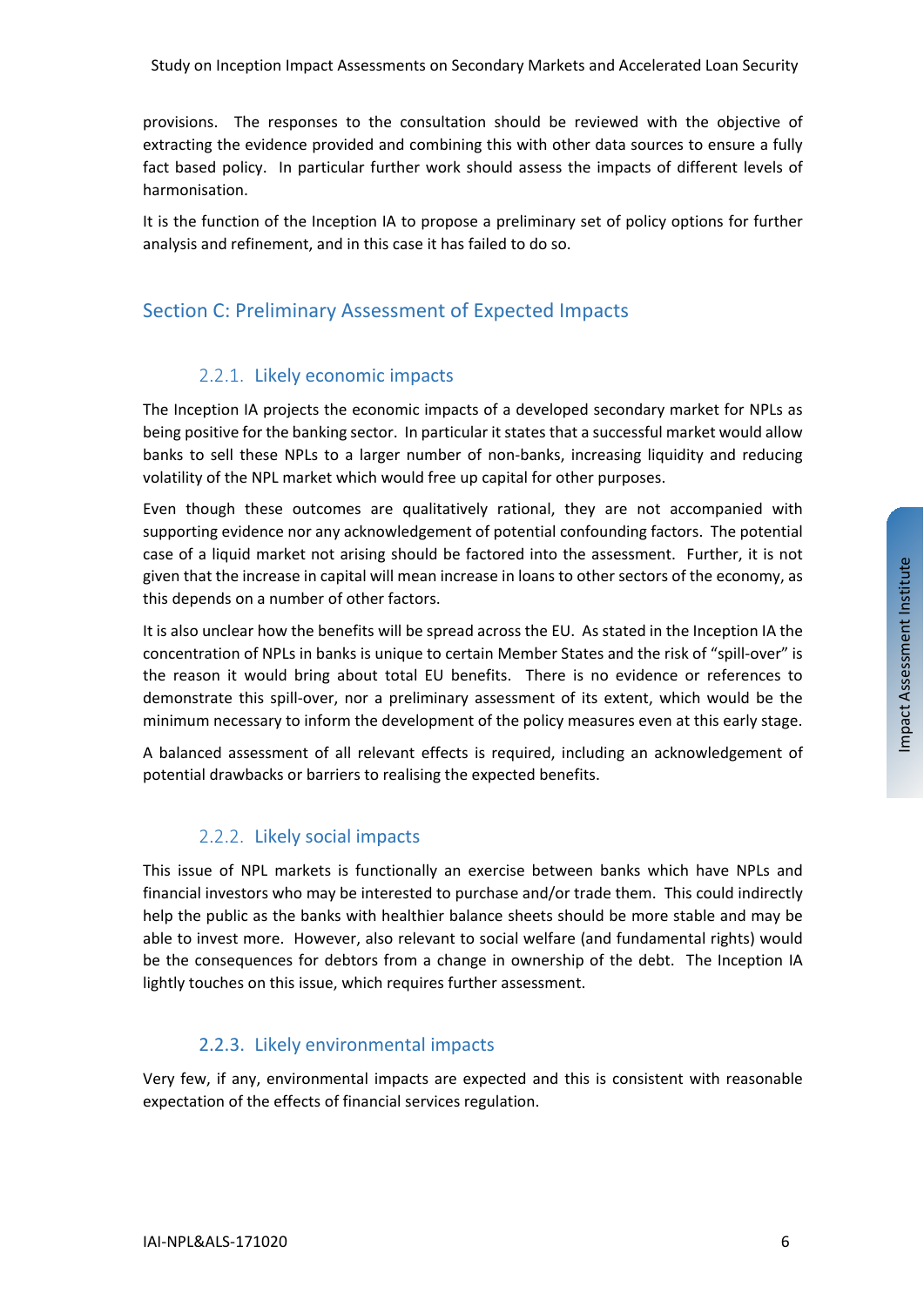Study on Inception Impact Assessments on Secondary Markets and Accelerated Loan Security

#### 2.2.4. Likely impacts on fundamental rights

Impacts are likely to occur in the privacy and protection of consumers and debtors (see also social impacts above). The Inception IA correctly points out that equal treatment of both parties is difficult to balance and it is essential to ensure a system that works for both.

#### 2.2.5. Likely impacts on simplification and/or administrative burden

This section of the Inception IA indicates that the streamlining of burdens and the subsequent simplification will vary greatly depending on the kind of policy option chosen and the extent of harmonisation that it brings about. This reference accentuates the need for preliminary policy options to be developed in this Inception IA (re Section [2.2](#page-4-0) above) .

#### 2.3.Section D: Data Collection and Better Regulation Instruments

#### 2.3.1. Impact Assessment

The information provided on the Interservice Steering Group provides a list of directorates general involved, but it would be additionally informative to provide information on its leadership, the most actively involved directorates and their respective roles and relevant expertise. This is especially important due to the additional needs for the Impact Assessment as identified in the above sections.

#### 2.3.2. Data collection

Data collection is sufficiently explained and covers all relevant aspects.

#### 2.3.3. Consultation strategy

The text provides a clear description of how the consultation is to be conducted. Involvement of market agents, borrowers and public authorities is duly considered.

The consultation itself allows text answers and avoids multiple-choice questions, thereby ensuring stakeholders can fully express their views. It is open for fourteen weeks from 14<sup>th</sup> July 2017, which itself was two weeks after the date of publication of the Inception IA. This corresponds correctly to the Better Regulation Guidelines, which require consultations of 12 weeks duration on initiatives with Impact Assessments.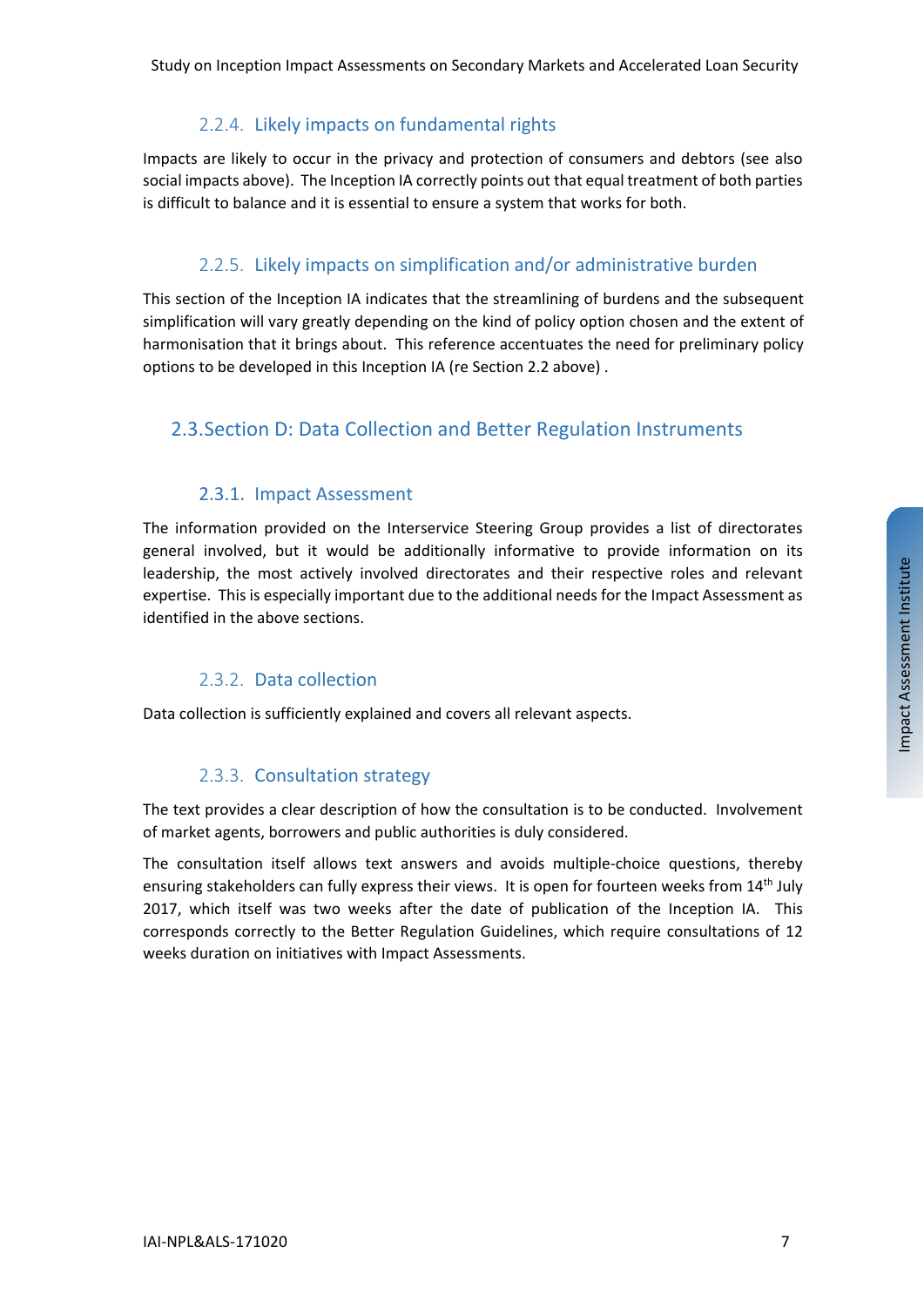## 3. Inception IA on Accelerated Loan Security

The four sections A, B, C, and D of the Inception IA are assessed qualitatively in terms of the appropriateness of the rhetoric, assumptions, data and analysis presented.

### 3.1. Section A: Context, Problem definition and Subsidiarity Check

#### 3.1.1. Context

This introductory part provides stakeholders with an overview of the legislative framework of this initiative, which is informative and presented clearly.

#### 3.1.2. Problem the initiative aims to tackle

Problems with the current securities regime are described in this section. The Inception IA notes that only some Members States grant banks special rights which can broadly be interpreted as security rights. These rights are crucial to banks as they allow for the repossession of collateral in the case of a borrower's default. In particular the Inception IA focuses on a mechanism called accelerated security, which would allow banks to move extra-judiciously to repossess securities. The Inception IA states that:

*"Secured creditors should be able to recover value from their security right swiftly and effectively, without being forced to wait for the result of judicial enforcement proceedingsthat are often suboptimal in terms of timing and recovery rate. This is even more important in cases of cross-border lending. These protections are currently not available to banks in all Member States. The fragmented legal framework and the inefficiency of the judicial system in the field of collateral enforcement represent a vulnerability for bank stability, with negative impact also on the capacity of financial institution to provide lending (especially to corporates)."*

Explicit evidence or references to substantiate this statement are not provided, nor is the number or identification of the affected Member States mentioned. Information demonstrating the quoted inefficiency, lack of extra-judicial power and recovery rate extensions should be quantified and at least evidenced by anecdotal accounts. This would provide a more concrete and credible platform for policy development. If the problems are as important and prevalent as indicated, the information should be readily available.

#### 3.1.3. Subsidiarity check (and legal basis)

The Inception IA uses the pre-existing framework for extra-judicial security recovery by some Member States (Italy, France, Germany and the United Kingdom) and a set of soft-law recommendations adopted in 2010 by the United Nations Commission on International Trade Law as inspiration for this directive. These two points are salient and can serve as helpful guidelines to the directive. However, in this section some far reaching conclusions are made on the expected outcomes of this directive, prejudging the analysis.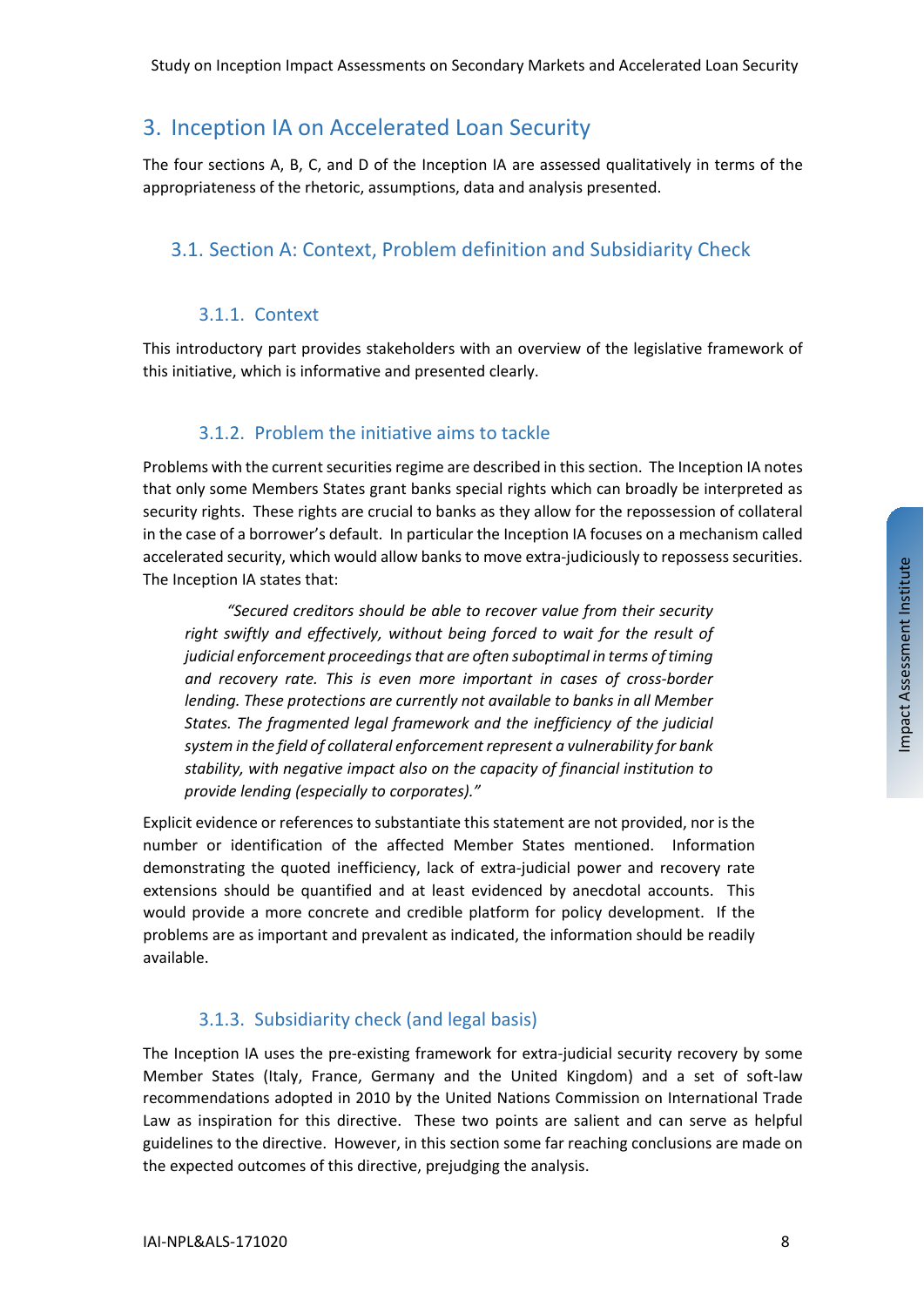The section uses language to justify the rationale for the directive, but only briefly addresses its stated theme of subsidiarity, in the last two paragraphs. The text of those paragraphs refers to the upcoming Impact Assessment and the resulting comparison of impacts of EU-level and national level action, which is the appropriate level of analysis at this stage.

Regarding economic impacts, the text states:

*"As the initiative would help to overcome diverging court procedures in the Member States, cross-border lending would be incentivised and borrowers would have a better choice among lenders. This can promote the development and growth of companies(in particularsmall and medium-sized enterprises)."*

It is correct that a potential consequence of an increase in the ability of banks to give out loans would be incentivisation of cross-border lending as capital is freed up and the risk is lowered. However, this cannot be guaranteed to lead to an increase in loans to support the development and growth of SMEs. These loans could be given out to any number of agents and evidence is not presented that demonstrate SMEs will benefit in terms of the amount of loans made available.

A general statement is made regarding the EU impact which states:

*"A greater convergence in EU secured loan enforcement systems could therefore benefit enterprises and consumers by making credit more readily available."*

It is true that the banks would have an increase in the capital they could loan out as credit to consumers and enterprises. It is also possible that the banks may choose to use this new capital for other financial products. This has the potential to counteract partly the expected effect of increased capital being used to support a greater volume of lending.

#### 3.2. Section B: Objectives and policy options

#### 3.2.1. Objectives

The general objectives are consistent and balanced, identifying the need to safeguard both the balance sheet of banks and support the consumers/enterprises in securing loans. This is intended to strengthen the economies of not only the individual Member States, but of the entire EU. The general objectives also seek to decrease the interest rates paid by collateral givers through increased options for collateral. The consistency of this with the specific objective to protect consumers requires additional assessment. The Inception IA comments on the need for careful assessment of assets as collateral. However, it does not address the possibility that, by increasing the availability of utilisable collateral, it may widen the availability of loans to less creditworthy parties or activities.

The specific objectives are coherent with the general ones and make a greater attempt at explaining the benefits for consumers as well as banks. The Inception IA mentions specific protection for collateral givers in limiting the scope of the accelerated security measure to business financial transactions, excluding private consumers. It also stresses the need for business borrowers to understand carefully the moveable and immoveable assets that they provide for collateral.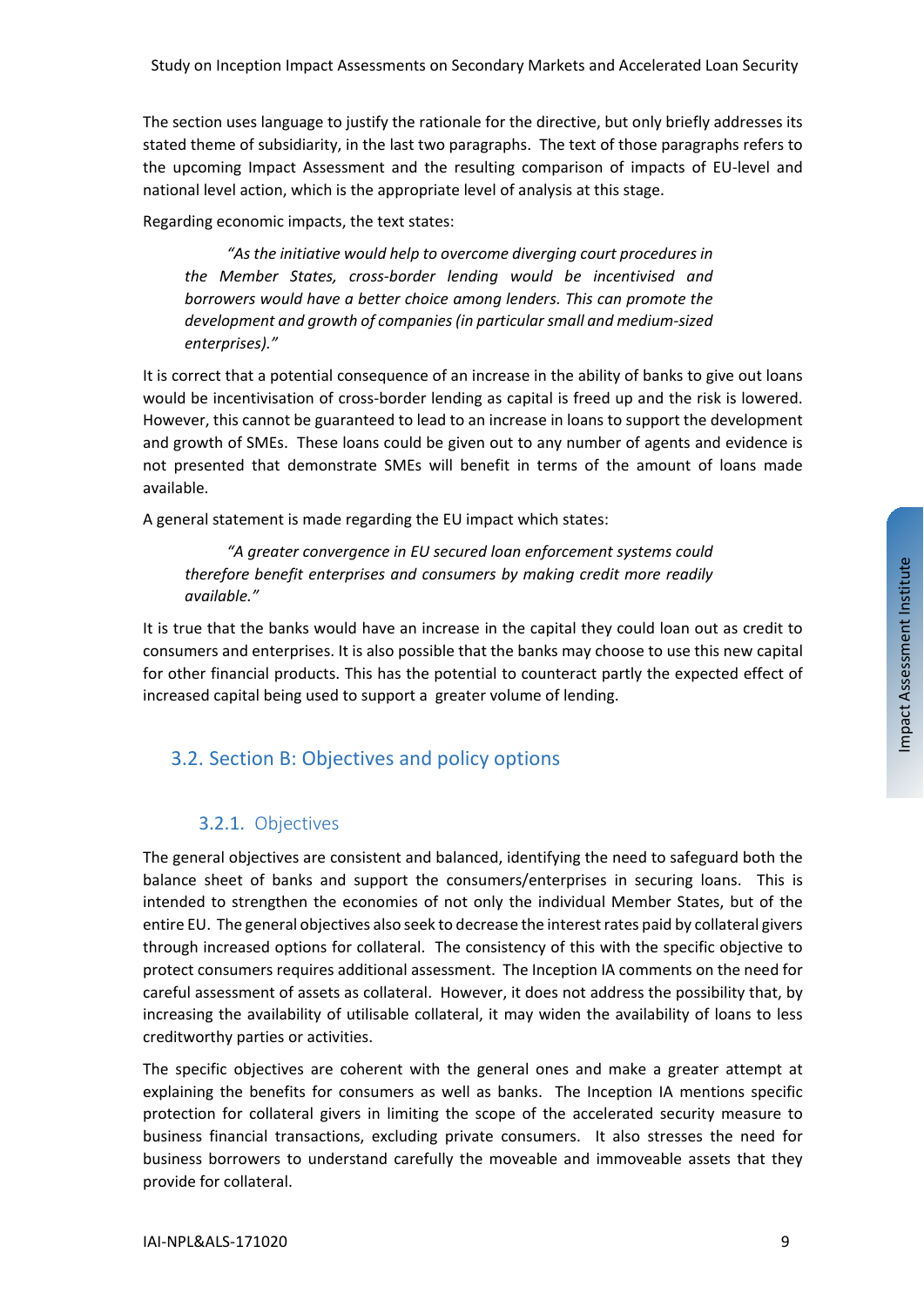#### 3.2.2. Policy options

The report identifies three potential policy options:

- Soft law instruments that provide recommendations for implementation of the accelerated loan securities as well as similar out-of-court collateral enforcements
- A legislative initiative aimed at harmonising the main features of the accelerated loan security
- A deeper level of harmonisation to provide for a detailed set of terms and conditions of an accelerated loan security that should be the same in all Member States

These three options were originally foreseen in the reflection paper on the deepening of the  $EMU<sup>1</sup>$  $EMU<sup>1</sup>$  $EMU<sup>1</sup>$ . These three options are sufficiently broad in the scope of their effects on Member States. Functionally they serve as a general best practice recommendation, a directive, and a regulation respectively. This is an adequate number of policy options that can be quantitatively assessed to identify the most effective option.

#### 3.3. Section C: Preliminary Assessment of Expected Impacts

#### 3.3.1. Likely economic impacts

The quoted economic impacts of an accelerated loan security mechanism, coupled with an outof-court recovery mechanism, make qualitative sense provided that banks use the increase in capital in ways that actually benefit enterprises as intended. The logic follows that with the ability to give out credit more efficiently (through the accelerated process) and recover nonperforming loans (through the out-of-court mechanism) that the banks would have more capital to lend across borders and to SMEs. This makes sense provided that it is profitable for the banks to make the aforementioned loans.

If the intention is to increase in available capital towards SMEs and cross border transactions rather than to other financial products, analysis is required on whether other provisions might be necessary to ensure this outcome. The Inception IA does point out that in its examination of this policy the analysis will include data from countries that have the out-of-court mechanism and accelerated loan security already in place, to assess the efficacy of policy measures.

An important issue that is not addressed in the economic impacts is the likelihood of more poorly financed loans being secured due to the increase in available collateral. This could incentivise banks to give out more loans for less creditworthy purposes, with the knowledge that they can use a variety of collateral to underwrite the loan and have the backing of an out-of-court system to retrieve the collateral if the loan becomes non-performing. This also requires further analysis.

#### 3.3.2. Likely social impacts

The likely social impacts are highlighted including the need for these loan services to be focused primarily towards bank and business interactions to protect individual consumers. The Inception IA rightly points out that if these measures work as intended to create a more stable financial platform in EU, this also represents a social good. The one area untouched is the risk

 $\overline{a}$ 

<span id="page-9-0"></span><sup>&</sup>lt;sup>1</sup> "Reflection Paper on the Deepening of the Economic and Monetary Union", European Commission, 31<sup>st</sup> May 2017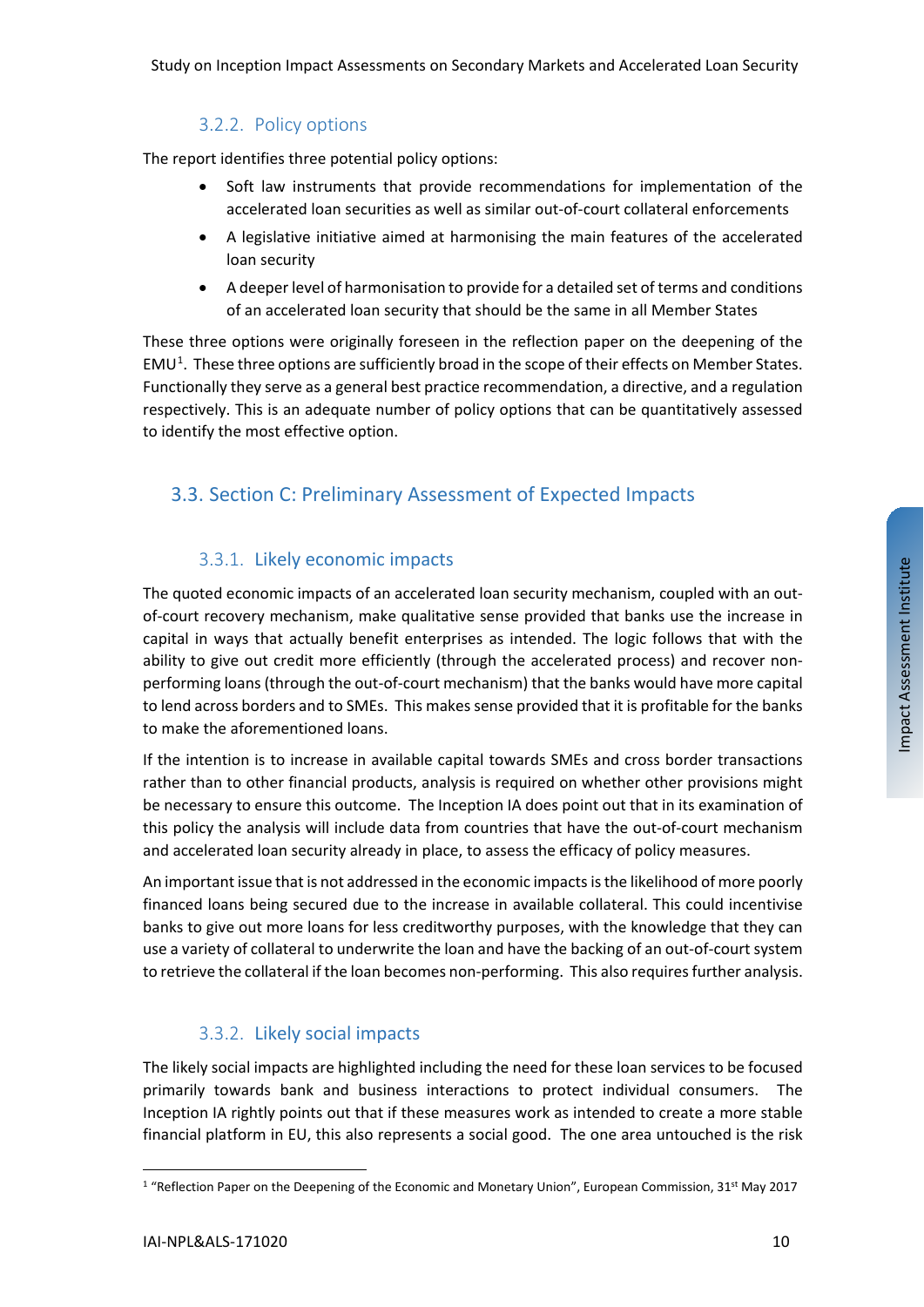Study on Inception Impact Assessments on Secondary Markets and Accelerated Loan Security

of an out-of-court mechanism failing. The potential for this mechanism to be used in such a way that it placed additional burdens on individuals or businesses, and potential provisions to avoid such an outcome, are not assessed.

#### 3.3.3. Likely impacts on fundamental rights

Impacts are centred on privacy and equal treatment of debtors. The text states that the contractual nature of the loan security will be designed in a way to balance the ability of banks to recover collateral and the rights of the debtor. This is an appropriate intention, but constitutes an intention rather than a likely impact.

The Inception IA points out the ability for banks to pressure collateral givers into a contract given very low interest rates. This is a reiteration of the earlier point in this report that the increased availability of collateral, and ability to recover it, may result in more risky behaviour by the banks and a loss of important collateral to borrowers. The options for mitigating this, considering awareness for debtors and access to information regarding collateral and the banks' ability to repossess it, need to be fully assessed.

#### 3.3.4. Likely impacts on simplification and/or administrative burden

This section reiterates the aim to ensure simplification and then presents a number of potential measures that are partly relevant to simplification. Evidence and references on the potential to simplify are not presented.

This section would more productively have presented a general overview of the potential for simplification through harmonisation of rules, in particular for cross-border transactions, against the potential for complication through the adoption of new rules. The final paragraph of the section is most relevant, stating "The consequences and costs of changing existing national regimes to align to a new EU regime will be assessed".

## 3.4.Section D: Data Collection and Better Regulation Instruments

#### 3.4.1. Impact Assessment

As =for the Inception IA on NPLs, the information provided on the Interservice Group omits some important elements, in particular information on its leadership and the roles of the involved directorates.

#### 3.4.2. Data collection

Data collection is sufficiently explained and covers all relevant aspects.

#### 3.4.3. Consultation strategy

The text indicates that a legislative initiative is to be considered according to feedback from stakeholders. It is not clear whether this refers to the feedback to the Inception IA (4 weeks) or feedback to the eventual public consultation (12 weeks). This requires some clarification.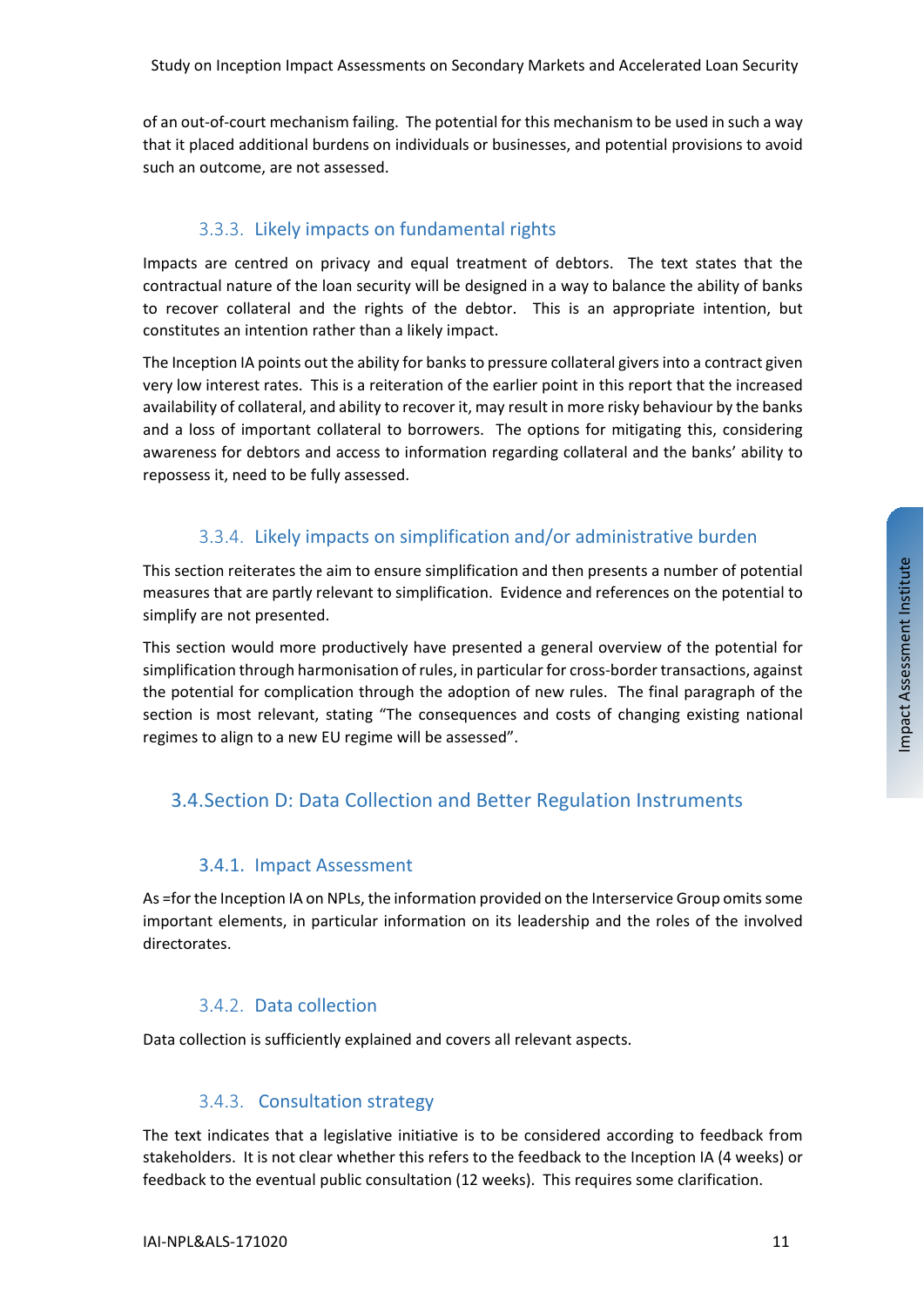For this Inception IA, the four week period for stakeholder feedback was correctly applied according to the Better Regulation Guidelines.